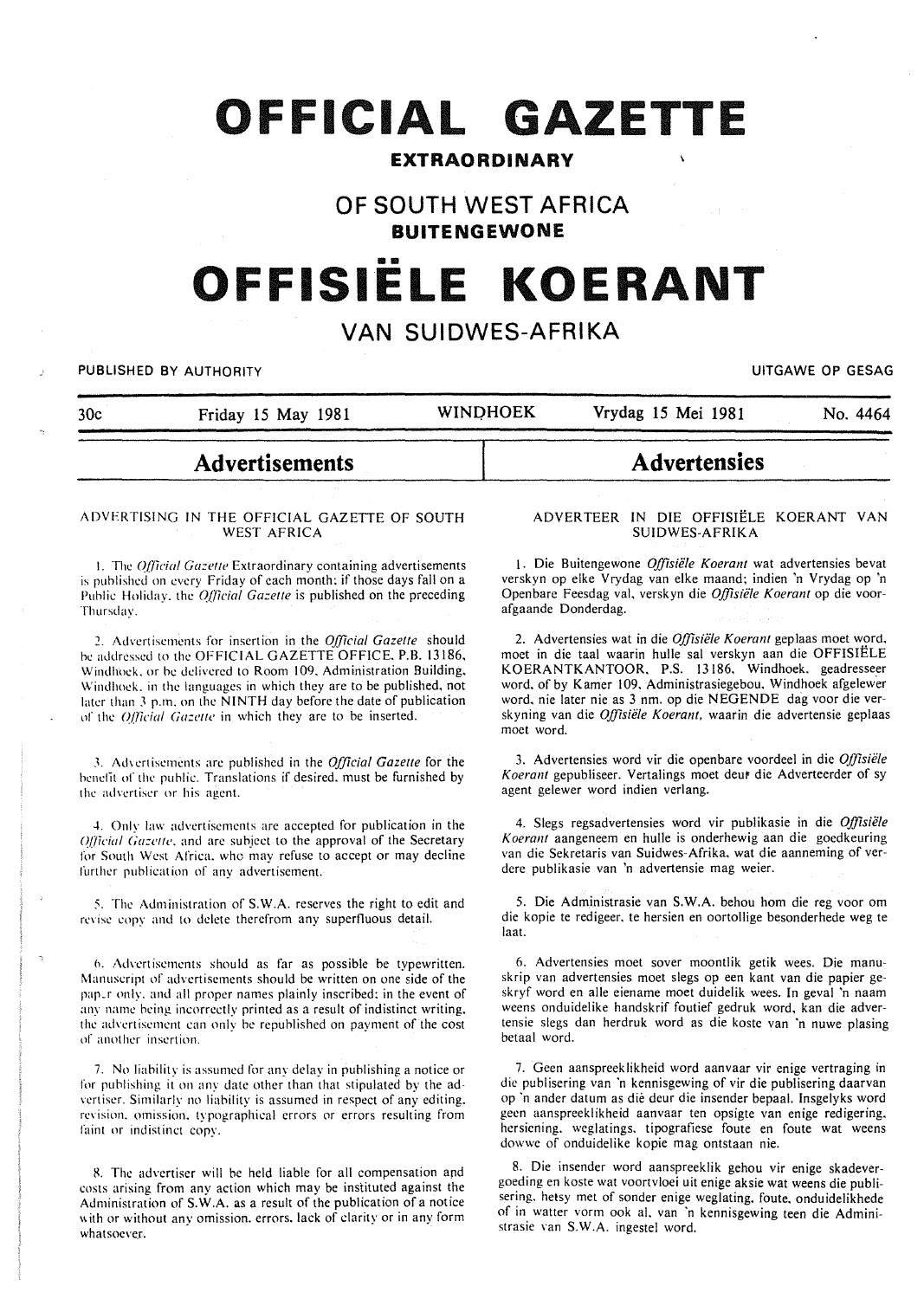9. The subscription for the *Official Gazette* is R 12,50 per annum, post free in this Territory and the Republic of South Africa, obtainable from Messrs. The Suidwes-Drukkery Limited, P.O. Box 2196, Windhoek. Postage must be prepaid by overseas subscribers. Single copies of the *Official Gazette* may be obtained from The Suidwes-Drukkery, Limited, P. 0. Box 2196, Windhoek, at the price of 30 c per copy. Copies are kept in stock for only two years.

10. The charge for the insertion of notices is as follows and is payable in the form of cheques, bills, postal or money orders:

# LIST OF FIXED TARIFF RATES

| Standardised notices                                                                                                                                                                          | Rate per<br>insertion |
|-----------------------------------------------------------------------------------------------------------------------------------------------------------------------------------------------|-----------------------|
|                                                                                                                                                                                               | R                     |
| Administration of Estates Acts notices: Forms J. 297                                                                                                                                          |                       |
|                                                                                                                                                                                               | 2,00                  |
|                                                                                                                                                                                               | 5,00                  |
|                                                                                                                                                                                               | 5,00                  |
| Change of name (four insertions)                                                                                                                                                              | 25,00                 |
|                                                                                                                                                                                               | 6,00                  |
| Insolvency Act and Company Acts notices: J 28, J 29,                                                                                                                                          | 4,00                  |
| N.B. - Forms 2 and 6 - additional statements ac-<br>cording to word count table, added to the basic<br>tariff.                                                                                |                       |
|                                                                                                                                                                                               | 2,00                  |
| Naturalisation notices (including a reprint for the ad-                                                                                                                                       |                       |
|                                                                                                                                                                                               | 2,00                  |
| Slum Clearance Court notices, per premises                                                                                                                                                    | 4,00                  |
| Third party insurance claims for compensation<br>Unclaimed moneys - only in the extraordinary<br>Official Gazette, closing date 15 January (per en-                                           | 2,50                  |
| try of "name, address and amount")                                                                                                                                                            | 0,80                  |
| Non-standardised notices                                                                                                                                                                      |                       |
| Company notices:                                                                                                                                                                              |                       |
| Short notices: Meetings, resolutions, offer of com-<br>promise, conversion of company, voluntary<br>windings-up; closing of transfer or members'<br>registers and/or declaration of dividends | 11,00                 |
| Declaration of dividend with profit statements, in-<br>Long notices: Transfers, changes with respect to                                                                                       | 25,00                 |
| shares or capital, redemptions, resolutions, volun-                                                                                                                                           |                       |
|                                                                                                                                                                                               | 37,00                 |
| Liquidator's and other appointees' notices<br>Liquor Licence notices (in extraordinary Gazettes,<br>viz. June/Tvl, November/Cape, January/O.F.S.,                                             | 7,00                  |
| April/Natal), per bilingual application                                                                                                                                                       | 7.00                  |
| Orders of the Court:                                                                                                                                                                          |                       |
| Provisional and final liquidations or sequestra-                                                                                                                                              |                       |
|                                                                                                                                                                                               | 14,00                 |
| Reductions or changes in capital mergers, offer of                                                                                                                                            |                       |
|                                                                                                                                                                                               | 37,00                 |
| Judicial managements, curator bonis and similar                                                                                                                                               |                       |
|                                                                                                                                                                                               | 37,00<br>4,00         |
| Supersessions and discharge of petitions (J 158)                                                                                                                                              | 4,00                  |
| Sales in execution and other public sales:                                                                                                                                                    |                       |
| Public auctions, sales and tenders:                                                                                                                                                           | 18,00                 |
|                                                                                                                                                                                               | 6,00                  |
|                                                                                                                                                                                               | 15,00                 |

9. Die jaarlikse intekengeld op die *Offisiele K oerant* is R 12.50 posvry in hierdie Gebied en die Republiek van Suid-Afrika, verkrygbaar by die here Die Suidwes-Drukkery Beperk, Posbus 2196, Windhoek. Oorsese intekenaars moet posgeld vooruit betaal. Enkel eksemplare van die *Offisiele Koerant* is verkrygbaar van die here Die Suidwes-Drukkery Beperk, Posbus 2196, Windhoek, teen 30c per eksemplaar: Eksemplare word vir slegs twee jaar in voorraad gehou.

10. Die koste vir die plasing van kennisgewings is soos volg en is betaalbaar by wyse van tjeks, wissels, pos- of geldorders:

#### LYS VAN VASTE TARIEWE

| Gestandaardiseerde kennisgewings                                                                                                                                                                  | Tarief per<br>plasing |
|---------------------------------------------------------------------------------------------------------------------------------------------------------------------------------------------------|-----------------------|
|                                                                                                                                                                                                   | R                     |
|                                                                                                                                                                                                   | 6.00                  |
|                                                                                                                                                                                                   | 5.00                  |
| Boedelwettekennisgewings: Vorms-J. 297, J. 295, J.                                                                                                                                                | 2.00                  |
| Derdeparty-assuransie-eise om skadevergoeding                                                                                                                                                     | 2.50                  |
| Insolvensiewet- en maatskappywettekennisgewings: J                                                                                                                                                |                       |
|                                                                                                                                                                                                   | 4.00                  |
| L.W. - Vorms 2 en $6$ - by komstige verklarings<br>volgens woordetal-tabel, toegevoeg tot die basiese<br>tarief.                                                                                  |                       |
| Naamsverandering (vier plasings)                                                                                                                                                                  | 25.00                 |
| Naturalisasiekennisgewings (insluitende 'n herdruk vir                                                                                                                                            |                       |
|                                                                                                                                                                                                   | 2.00                  |
| Onopgeëiste geld - slegs in die buitengewone Offi-                                                                                                                                                |                       |
| siële Koerant, sluitingsdatum 15 Januarie (per in-                                                                                                                                                |                       |
| skrywing van "naam, adres en bedrag")                                                                                                                                                             | 0.80                  |
|                                                                                                                                                                                                   | 5,00                  |
| Slumopruimingshofkennisgewings, per perseel                                                                                                                                                       | 4,00                  |
| Verlore lewensversekeringspolisse                                                                                                                                                                 | 2.00                  |
| Nie-gestandaardiseerde kennisgewings<br>Dranklisensie-kennisgewings (in buitengewone Offl-<br>siële koerante, t.w. Junie/Tvl. November/Kaap,<br>Januarie/O.V.S., April/Natal) per tweetalige aan- | 7.00                  |
|                                                                                                                                                                                                   |                       |
| Geregtelike en ander openbare verkope:                                                                                                                                                            |                       |
|                                                                                                                                                                                                   | 18.00                 |
| Openbare veilings, verkope en tenders:                                                                                                                                                            |                       |
|                                                                                                                                                                                                   | 6.00                  |
|                                                                                                                                                                                                   | 15,00                 |
|                                                                                                                                                                                                   | 23,00                 |
| Handelsmerke in Suidwes-Afrika                                                                                                                                                                    | 11,00                 |
| Likwidateurs en ander aangesteldes se kennisgewings                                                                                                                                               | 7.00                  |
| Maatskappykennisgewings:<br>Kort kennisgewings: Vergaderings, besluite, aan-<br>bod van skikking, omskepping van maatskappy,<br>vrywillige likwidasies, ens.; sluiting van oordrag-               |                       |
| of lederegisters en/of verklarings van dividende<br>Verklaring van dividende met profytstate, notas in-                                                                                           | 11,00                 |
| gesluit                                                                                                                                                                                           | 25.00                 |
| Lang kennisgewings: Oordragte, veranderings met<br>betrekking tot aandele of kapitaal, aflossings, be-                                                                                            |                       |
| sluite, vrywillige likwidasies                                                                                                                                                                    | 37.00                 |
| Orders van die Hof:                                                                                                                                                                               |                       |
| Voorlopige en finale likwidasies of sekwestrasies                                                                                                                                                 |                       |
| Verlatings of veranderings in kapitaal, samesmel-                                                                                                                                                 | 14.00                 |
| tings, aanbod van skikking                                                                                                                                                                        | 37.00                 |
| Geregtelike besture, kurator bonis en soortgelyke                                                                                                                                                 |                       |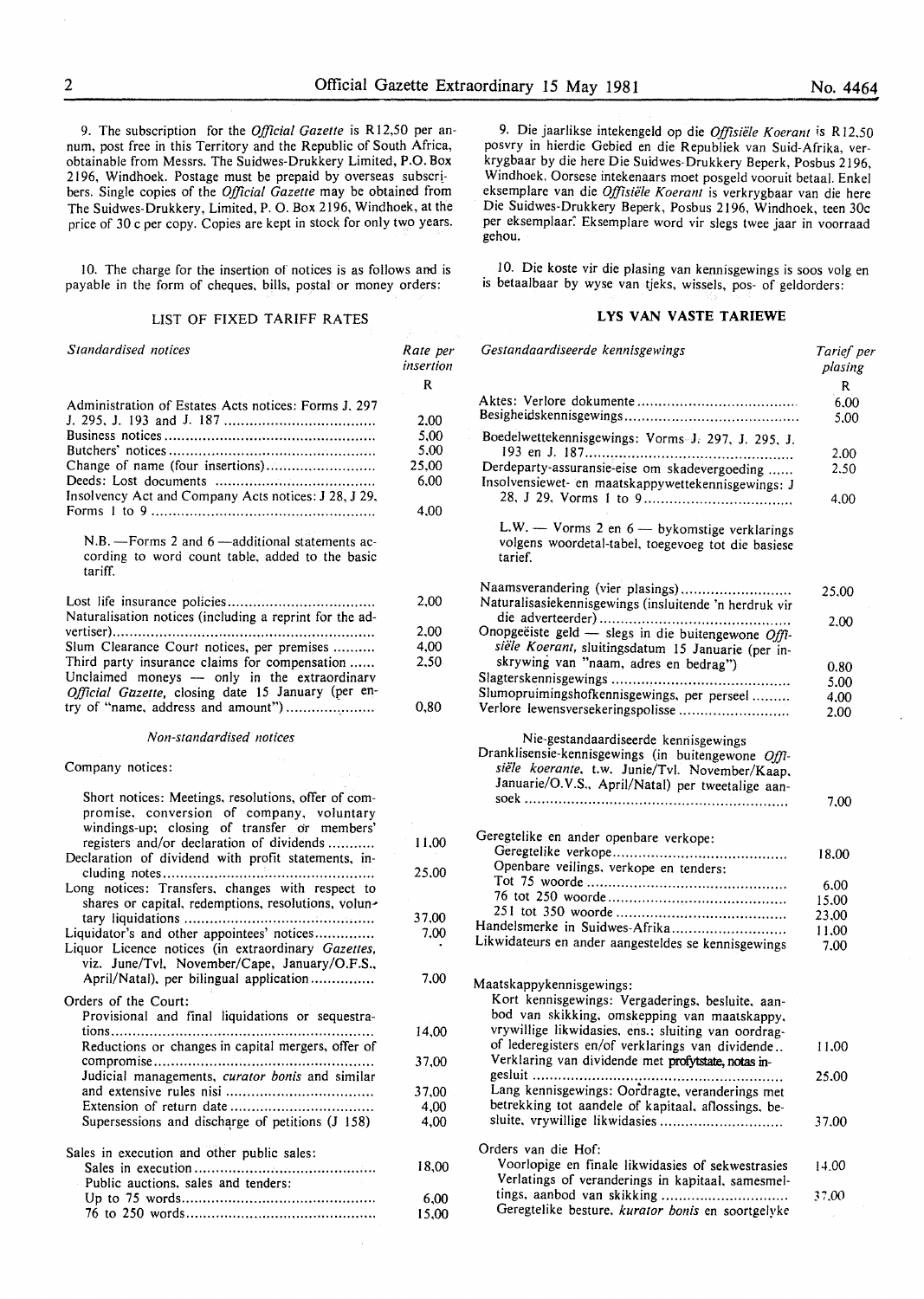|                                  | 23.00 |
|----------------------------------|-------|
| Trade marks in South West Africa | 11,00 |

#### Vorm/Form J 187

# **liQUIDATION AND DISTRIBUTION ACCOUNTS IN DECEASED ESTATES LYING FOR INSPECTION**

In terms of section 35(5) of Act 66 of 1965, notice is hereby given that copies of the liquidation and distribution accounts (first and final, *unless otherwise stated)* in the estates specified below will be open for the inspection of all persons interested therein for a period of 21 days (or shorter or longer if *specially stated)* from the date spe, .11ed or from the date of publication hereof. whichever may be the later. and at the oflices of the Masters and Magistrates as stated.

Should no objection thereto be lodged with the Masters concerned during the specified period, the executors will proceed to make payments in accordance with the accounts.

36/81 - LOUW Petronella Susanna 970905 0002 00 2 Oue Tehuis, Posbus 51, Keetmanshoop Johannes Louw 001215 5001 00 6 Keetrnanshoop Windhoek Volkskas Beperk Pretoria

433/80 - STEENKAMP Hendrik Stephanus Plaas Hazeldene, Distrik Outjo Elsie Johanna Jacoba 140301 0015 00 1 Outjo Keetmanshoop Windhoek Volkskas Beperk Pretoria

514/80- BURGER Erens Phillipus 031122 5018 00 2 Platveld Burger Johanna Wilhelmina Alida 940218 01 0001 4 Otjiwarongo Windhoek Barclays-Nasionale Bank Beperk Windhoek

503/80 - VISSER Helena Hester (voorheen Visser gebore Celliers) 230225 0006 00 2 Diazstraat 123, Suiderhof, Windhoek Windhoek Barclays-Nasionale Bank Beperk Windhoek

392/80- DE BEER Dirk Johannes 531019 5043 00 3 Grunau Karasburg Windhoek Barclays-Nasionale Bank Beperk Windhoek

#### Vorm/Form J 193

# **NOTICE TO CREDITORS IN DECEASED ESTATES**

All persons having claims against the estates mentioned below are hereby called upon to lodge their claims with the executors concerned, within 30 days (or otherwise as indicated) calculated from the date of publication hereof. The information is given in the following order: Estate number. surname and christian names. date of birth. identity number, last address, date of death; surviving spouse's names. surname date of birth and identity number; name and address of executor or authorised agent. period allowed for lodgement of claims if *other than* 30 *days.* 

134/81- BAMPTON Andries Nicolaas 6 Januarie 1962 911 Bataljon Basis Windhoek 16 Desember 1980 Barclays-Nasionale Bank Beperk Windhoek

128/81 - VAN ZYL (gebore Oberholster) Johanna Sofia 10 07 1928 280710 0024 00 5 Opuwa, Kaokoland 9 Maart 1981 Barend Johannes van Zyl Barclays-Nasionale Bank Beperk Windhoek

127/81- VON KROSIGK Friedrich-Adolf 27 04 1900 000427 5016 00 6 Swakopmund 21 March, 1981 Barclays National Bank Limited Windhoek

|                                                    | 37.00 |
|----------------------------------------------------|-------|
|                                                    | 4.00  |
| Tersydestellings en afwysings van petisies (J 158) | 4.00  |

## **LIKWIDASIE- EN DISTRIBUSIEREKENING IN BESTORWE BOEDELS WAT TER INSAE LE**

Ingevolge artikel 35(5) van Wet 66 van 1965, word hierby kennis gegee dat duplikate van die likwidasie- en distribusierekenings (eerste en finale, *tensy anders vermeld)* in die boedels hieronder vermeld, in die kantore van die Meesters en Landdroste soos vermeld en gedurende 'n tydperk van 21 dae ( of korter of Ianger *indien spesiaal vermeld)* vanaf gemelde datums of vanaf datum van publikasie hiervan, as dit later is, ter insae lê van alle persone wat daarby belang het.

Indien binne genoemde tydperk geen besware daarteen by die betrokke Meesters ingedien word nie, gaan die eksekuteurs oor tot die uitbetalings ingevolge gemelde rekenings.

452/79 - VON GARNIER Charlotte Ida 020907 5006 00 4 Swakopmund Gewysigde Swakopmund Windhoek Barclays-Nasionale Bank Beperk Windhoek

5/81 - VAN DER MERWE (gebore Harmse) Maria Magdalena 371220 0006 00 2 Swakopmund Hendrik Jacobus van der Merwe 380713 5008 00 6 Swakopmund Windhoek Barclays-Nasionale Bank Beperk Windhoek

307/80- RIEHMER Edith Ida 060 213 0006 00 3 Box 618, Windhoek Windhoek B W A Riehmer, Windhoek

512/80- KIRCHNER Joachim Willibald Plaas Hildenhof, iistrik Swakopmund, Suidwes-Afrika Katharina Kirchner. Swakopmund Windhoek F.M. Oehl Trust Windhoek

## **KENNISGEWING AAN KREDITEURE IN BESTORWE BOEDELS**

Alle persone wat vorderinge het teen lie boedels hieronder vermeld, word hierby versoek om hul vorderinge by die betrokke eksekuteurs en binne 'n tydperk van 30 dae (of andersins soos aangedui) gereken vanaf die datum van publikasie hiervan in te lewer. Die inligting word verstrek in die volgorde: Boedelnommer, familienaam en voorname, geboortedatum, persoonsnommer, laaste adres, datum oorlede; nagelate eggenoot(note) se name, familienaam, geboortedatum en persoonsnommer; naam en adres van eksekuteurs of gemagtigde agent, tydperk toegelaat vir lewering van vorderings *indien anders as* 30 *dae.* 

125/81 - VAN STADEN (gebore Henning) Martha Sophia 19 04 1935 350419 0009 00 9 Tsumeb 09 03 1981 Phillipus Theunis van Staden Barclays-Nasionale Bank Beperk Windhoek

122/81 - HAUGH Amalie Johanne Wilhelmine 21 09 1892 Swakopmund 13 03 1981 Barclays-Nasionale Bank Beperk Windhoek<br> $139/81$ 

DAVIDS Johannes Jacobus 19 Februarie 1909 090219 5001 00 0 Parkstraat 55 Karasburg SWA 13 Februarie 1981 Cornelia Davids (gebore Steenkarnp) 11 Julie 1920 200711 0005 00 9 Volkskas Beperk Pretoria.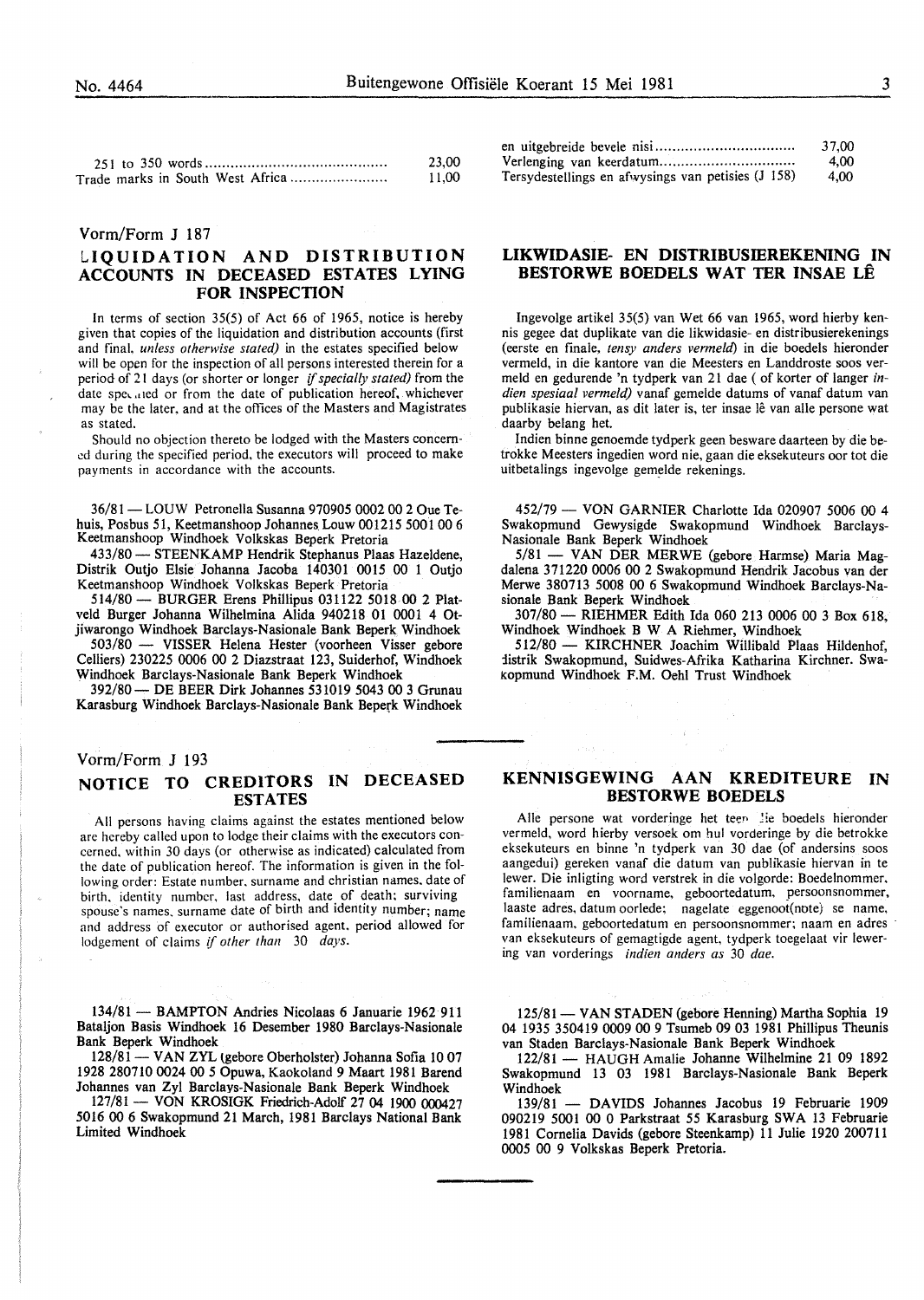Form/Vorm 6

#### APPLICATION FOR REHABILITATION

Pursuant to section 124 of the Insolvency Act, 1936, notice is hereby given that the insolvents mentioned below will apply for their rehabilitation on the dates, at the times and places and upon the grounds as therein set forth opposite their respective names indicating number of estate; full name and description of insolvent (including his date of birth and identity number) and place of business or residence, date when estate sequestrated, and address, occupation or status of insolvent at the time of that date; division of Supreme Court to which and date and time on which application will be made; ground of application.

> $W43/75$  - OELOFSE, Roelf Petrus, 24 01 42, 4201245001003, Averystraat 43, Hoheizen, Bellville. 19 09 75, Posbus 1132, Windhoek, 'n werknemer van Windhoek, Tracing Agency, asook handelenddrywende as Gagiano Uitrusters, Windhoek; Suidwes-Afrika Afdeling, 26 06 81, 10h00. In terme van Artikel 124(2) (a) van die Insolvensiewet 24 van 1936"

#### Vorm/Form J 29

# FIRST MEETINGS OF CREDITORS, CONTRIBU-TORIES, MEMBERS OR DEBENTURE-HOLDERS OF SEQUESTRATED ESTATES, COMPANIES BEING WOUND UP OR PLACED UNDER PROVI-SIONAL JUDICIAL MANAGEMENT

The estates and companies mentioned below having been placed under sequestration, being wound up or having been placed under provisional judicial management by order of the. Supreme Court of South Africa, Masters of the Supreme Court hereby give notice, pursuant to sections 17 (4) and 40 (1) of the Insolvency Act, 1936, sections 119 (3), 125 (1) and 196bis (4) of the Companies Act, 1926, and sections 356 (1), 364 ( 1) and 429 of the Companies Act, 1973, that a first meeting of creditors, contributories, members or debenture-holders of the said estates or companies will be held on the dates and at the times and places mentioned below, for proof of claims against the estates or companies, the election of trustees, liquidators or judicial managers or managers or provisional judicial managers or for the purposes referred to in section 364 or 431 of Act 61 of 1973, as the case may be.

Meetings in place in which there is a Master's office, will be held before the Master, elsewhere they will be held before the Magistrate.

W2/81 - Yvonne Audri Antoine a Major spinster, formely residing at Richter Street No. 81, Pionierspark Windhoek 27 03 81 01 05 81 South West Africa Windhoek, 27 *05* 81 10 a.m.

# AANSOEK OM REHABILITASIE

Ingevolge artikel 124 van die Insolvensiewet; 1936, word hierby kennis gegee dat die insolvente persone hieronder genoem om hul rehabilitasie aansoek sa! doen op die datums, tye en ,plekke en om die redes wat daarin teenoor hulle onderskeie name aangedui is, met aanduiding van nommer van boedel; volle naam en beskrywing van insolvent (met inbegrip van sy geboortedatum en persoonsnommer) en plek van besigheid of woonplek; datum waarop boedel gesekwestreer is, en adres, betrekking of status van insolvent ten tye van daardie datum; afdeling van Hooggeregshof waarby en datum en tyd wanneer aansoek gedoen sal word; rede van aansoek.

# EERSTE BYEENKOMSTE VAN SKULDEISERS, KONTRIBUANTE, LEDE OF SKULDBRIEF-HOUERS VAN GESEKWESTREERDE BOEDELS, MAA TSKAPPYE IN LIKWIDASIE OF ONDER VOORLOPIGE GEREGTELIKE BESTUUR

Nademaal die boedels of maatskappye hieronder vermeld op las van die Hooggeregshof van Suid-Afrika gesekwestreer, gelikwideer of onder voorlopige geregtelike bestuur geplaas is, word hierby deur die Meesters van die Hooggeregshof ingevolge artikels 17(4) en 40 (l) van die Insolvensiewet, 1936, artikels 119(3), 125 (I) en 196bis (4) van die Maatskappywet, 1926, en artikels 356 (I), 364 (I) en 429 van die Maatskappywet, 1973, kennis gegee dat 'n eerste byeenkoms van skuldeisers, kontribuante, lede of skuldbriefhouers van genoemde boedels of maatskappye op die datums, ure en plekke hieronder vermeld, vir die bewys van eise teen die boedels of maatskappye, die verkiesing van kurators, likwidateurs of geregtelike bestuurders of bestuurders of voorlopige geregtelike bestuurders, of vir die doeleindes bedoel in artikel 364 of 431 van Wet 61 van 1973, na gelang van die geval, gehou sal word.

In 'n plek waarin 'n kantoor van 'n Meester is, word die byeenkoms voor die Meester en op ander plekke voor die Landdros gehou.

W5/81 - Gert Beukes 'n volwasse kleurlingman wat handel dryf as GERT BEUKES BOUERS, POSBUS 281, GROOT-FONTEIN en woonagtig is te Sonopstraat 74, Luiperdheuwel Grootfontein 01 *05* 81 Suidwes-Afrika Windhoek 27 *05* 81 10 vm Meester van die Hooggeregshof Windhoek